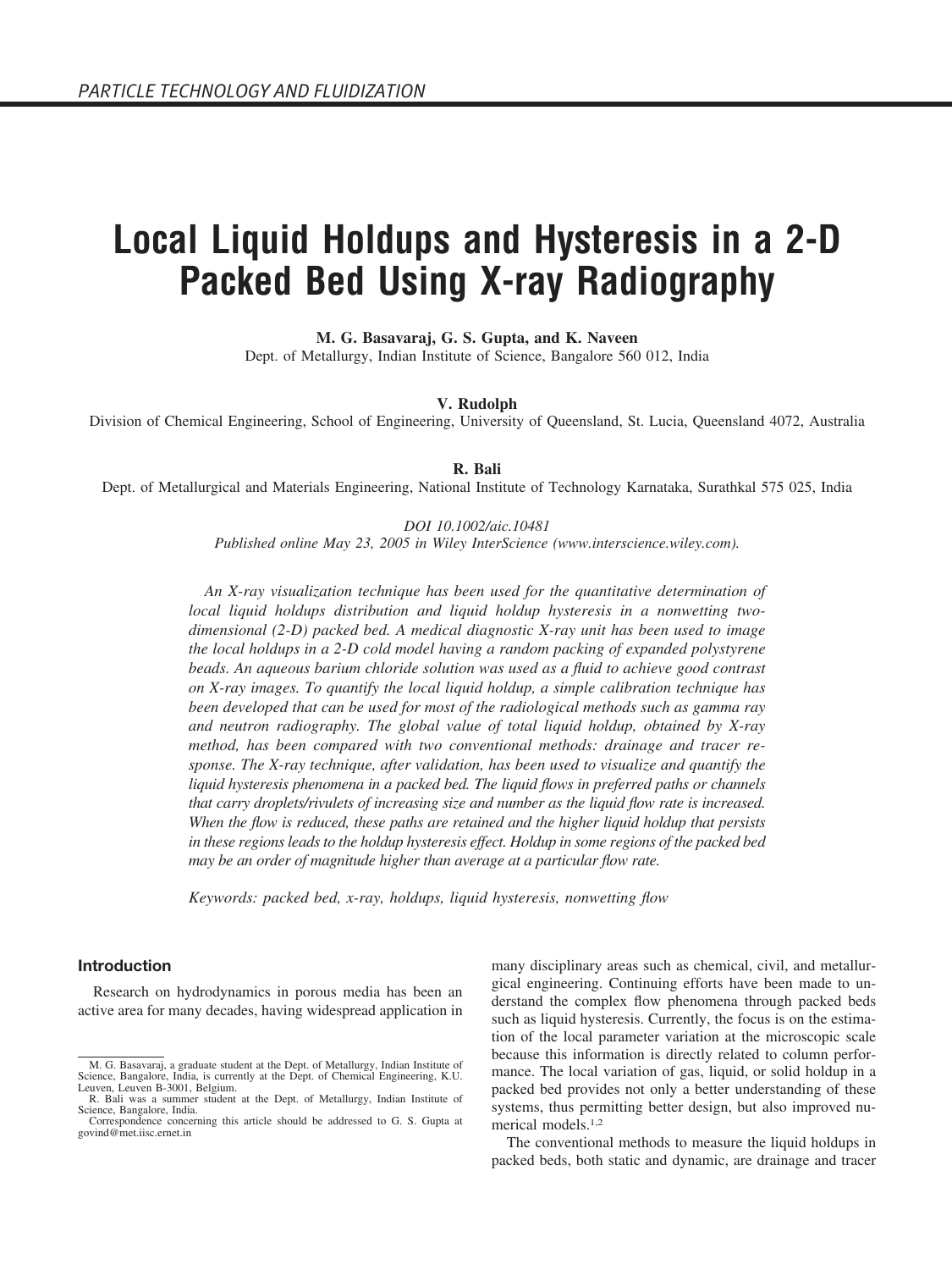response. These are the well-accepted methods that have been used by many researchers for holdup estimation.<sup>3-9</sup> They provide the overall or global values of the static and dynamic liquid holdups but are unable to give local holdups. Also, these methods have many drawbacks,3,10 contributing toward the uncertainties in the measured values. Therefore, to attain more accurate results and the local value of liquid holdups in porous media many researchers have used visualization techniques such as neutron<sup>11</sup> and X-ray radiography,<sup>12,13</sup> computed tomography,<sup>14</sup> gamma-ray tomography,<sup>10</sup> and nuclear magnetic resonance.<sup>15</sup> These techniques successfully provide quantification of flow parameters in porous media. Some of these have already been used for the liquid/solid holdup estimation in packed beds.10,14 X-ray visualization techniques have been used widely because of their relatively easy availability and cost effectiveness. Computer-assisted tomography<sup>12</sup> has been used to qualitatively study the liquid distribution in trickle beds. In other studies,<sup>10,14</sup> the quantitative analysis of local liquid distribution in packed beds has been done. Gamma-ray tomography<sup>10</sup> has been used to quantify liquid holdup distribution in a packed bed. Radiological study of liquid holdup and flow distribution in packed gas-absorption columns has also been reported.<sup>16</sup> Recently, the saturation concentration field in a two-dimensional (2-D) thin-slab porous system using X-ray absorption technique has been studied by a few investigators.17,18 Most of the above investigators, who have studied the holdup/concentration using X-ray radiography, have ignored the errors associated with the polychromatic nature of X-ray and image-processing operations.

In this paper, we present a simple technique to measure the local liquid holdups in a packed column that largely overcomes these two problems. Using this technique, both static and dynamic local liquid holdups have been measured quantitatively. Values of the global liquid holdups (static and dynamic), obtained from the X-ray technique, have been compared with the values obtained by two conventional methods: drainage and tracer dynamics. After validation, this X-ray method has been used to study the liquid hysteresis phenomena.

Until now, the hydrodynamic behavior and physical interpretation of trickling beds have mostly relied on empirical correlations and the global observations made in the beds, although this averaging approach obscures localized behavior and loses many small-scale details that actually dominate system outcomes. Using visualization techniques many important observations on the flow behavior of liquid in trickling bed can be made. One of the less-understood phenomena in trickling beds is liquid holdup hysteresis, which has consequently attracted the attention of many researchers.19-23 However, results obtained often conflict. For example, Christensen et al.<sup>20</sup> show larger liquid holdup with increasing liquid flow compared with decreasing flow, whereas Levec et al.<sup>22</sup> show the reverse trend. Some of the authors<sup>19,20,22,24</sup> have also reported that liquid holdup depends on the bed history. Based on our visualized experimental results of packed bed in various conditions, a clearer picture of liquid hysteresis phenomena from qualitative and quantitative perspective is presented here. Results are presented that relate to liquid hysteresis phenomena at both local and global scales. Also, it is shown that both static and dynamic liquid holdups contribute toward the liquid hysteresis.

#### **X-ray Absorption Principle and Calibration Theory**

X-ray absorption is a nondestructive means of producing 2-D images that reveal the interior of an opaque object. These images provide a point array with each point assigned a gray level between 0 and 255 according to the transmitted X-ray intensity. The gray-scale intensity data from these images are related to X-ray attenuation by the specimen according to the Beer–Lambert law, which is described below.

Experiments have shown25,26 that the fractional decrease in the intensity of an X-ray beam passing through a specimen is related to its thickness, mass absorption coefficient, and density and is represented mathematically as

$$
I = I_0 e^{-(\mu/\rho)\rho x} \tag{1}
$$

where  $I_0$  and  $I$  are the intensities of incident and transmitted beams, respectively;  $(\mu/\rho)$  is the mass absorption coefficient for the material  $(m^2/kg)$ ;  $\rho$  is the density of the material  $(kg/m<sup>3</sup>)$ ; and *x* is the path length of the X-ray beam (m).

The mass absorption coefficient is a function of the wavelength and atomic number of the absorbing material. Therefore, absorption of X-rays is an exponential function of the atomic number and is much greater for the heavy atoms such as iodine, barium, and bromine than for the lighter ones such as carbon, hydrogen, and oxygen.<sup>13</sup>

All the medical and industrial X-ray units are polychromatic in nature. Stenoscop, used during the present experiment, also emits polychromatic X-rays. Therefore, the absorption of polychromatic X-rays by a composite sample (having more than one chemical species) can be related to incident and transmitted intensities as<sup>27</sup>

$$
I = I_0 \exp(-\{ [w_1^*(\mu/\rho)_1 + w_2^*(\mu/\rho)_2 + w_3^*(\mu/\rho)_3 + \cdots + w_n^*(\mu/\rho)_n ]_{\lambda_1} + [w_1^*(\mu/\rho)_1 + w_2^*(\mu/\rho)_2 + w_3^*(\mu/\rho)_3 + \cdots + w_n^*(\mu/\rho)_n ]_{\lambda_2} + [w_1^*(\mu/\rho)_1 + w_2^*(\mu/\rho)_2 + w_3^*(\mu/\rho)_3 + \cdots + w_n^*(\mu/\rho)_n ]_{\lambda_3} + \cdots + [w_1^*(\mu/\rho)_1 + w_2^*(\mu/\rho)_2 + w_3^*(\mu/\rho)_3 + \cdots + w_n^*(\mu/\rho)_n ]_{\lambda_n}\} \rho x
$$
 (2)

where the subscripts  $1, 2, 3, \ldots, n$  indicate the chemical species present in the sample; *w* is the respective weight fraction;  $\mu/\rho$  is the mass absorption coefficient of the respective chemical species; and  $\lambda_1$ ,  $\lambda_2$ ,  $\lambda_3$ ... represent wavelength distribution of polychromatic X-rays;  $I$  and  $I_0$  are the intensities of transmitted and incident X-ray beams, respectively.

When using polychromatic X-rays, the calculation of mass absorption coefficient (of each species), which relates transmitted and incident intensity to path length, is not only very complicated but also less accurate. Published mass absorption coefficients are not yet accurate enough at most wavelengths. The main uncertainty is knowing the wavelength and corresponding X-ray intensities.<sup>27</sup> Moreover, the mass absorption coefficient of many of the chemical species is not yet known. Without knowledge of these parameters, the beam-hardening effect may be introduced, which further increases the complexity in quantitatively analyzing the images. Therefore, a simple calibration technique, discussed below, has been developed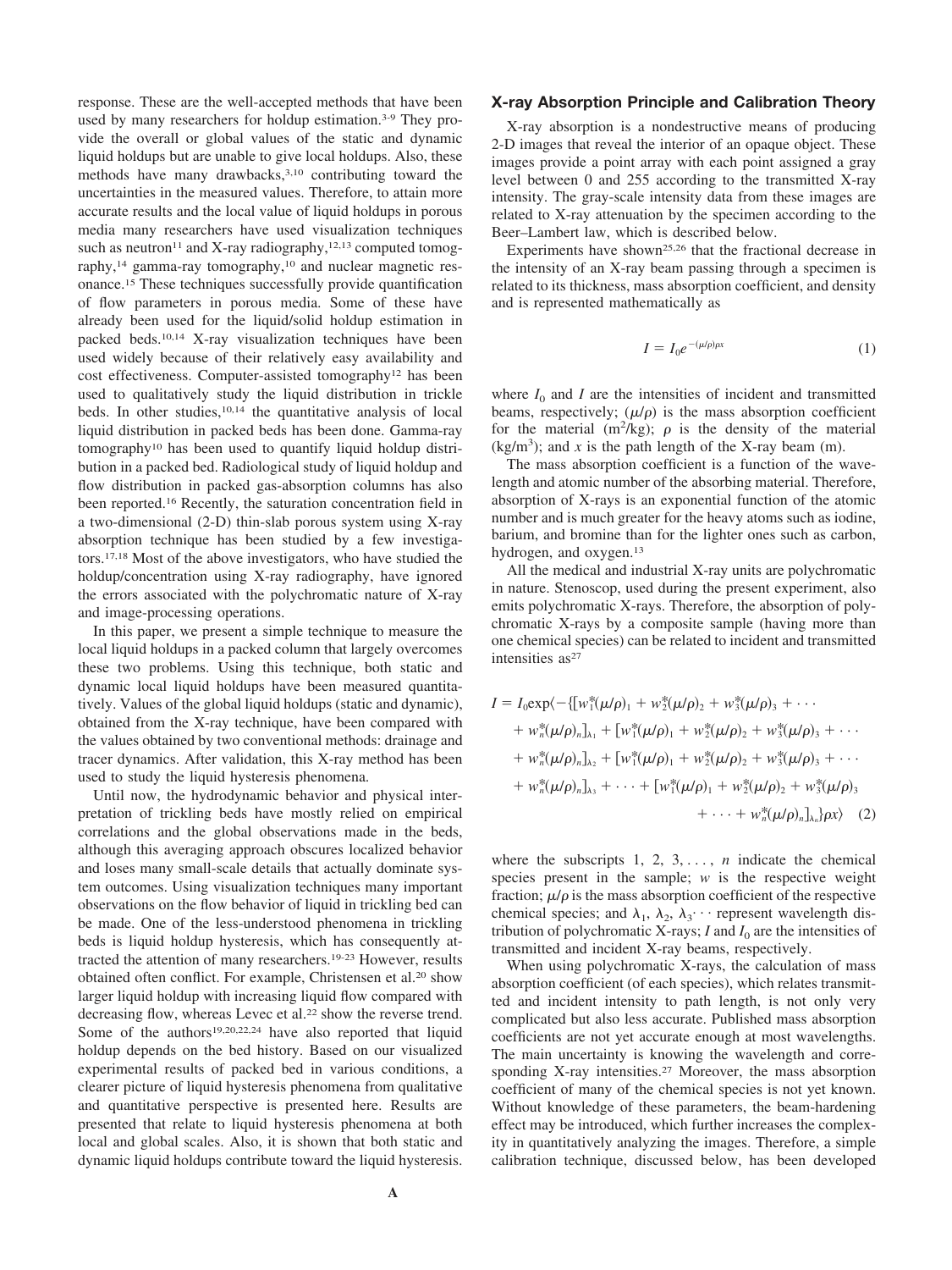

**Figure 1. Calibration graph for local/total liquid holdup measurement.**

that addresses and overcomes all the above-mentioned difficulties, to a reasonable approximation.

Because the aqueous barium chloride solution, used in the present study as dopant, contains more than one chemical species, the Beer–Lambert law (Eq. 1) can be applied<sup>25-27</sup> in which the mass absorption coefficient can be expressed as

$$
\frac{\mu}{\rho} = \left[ w_{\text{water}} \left( \frac{\mu}{\rho} \right)_{\text{water}} + W_{\text{BaCl}_2} \left( \frac{\mu}{\rho} \right)_{\text{BaCl}_2} \right] \lambda_i \qquad (i = 1, 2, \dots, n)
$$
\n(3)

where  $\lambda_i$  represents the wavelength distribution of polychromatic X-rays and *w* is the weight fraction. To overcome unavailability of wavelength distribution, we have used the same operating conditions for the calibration and liquid holdup and hysteresis experiments. It is assumed that this distribution remains identical as long as the operating conditions of the X-ray unit are the same. In Eq.  $1 \times$  is the path length of X-ray beams through which it gets absorbed. Also, it can be said that *x* is the thickness of the liquid through which the X-ray passes.

We consider first a packed bed made of a particulate material (beads) through which liquid is flowing. Scans of this system in various conditions using X-rays result in the expressions that follow. Assuming negligible absorption of X-rays by air then for an empty column the Beer–Lambert law gives

$$
\ln(I_1/I_0) = -\mu_1 2x_1 \qquad \text{(for empty column)} \tag{4}
$$

where  $I_1$  and  $I_0$  are the incident and transmitted intensities of X-ray beams, respectively. Similarly,

$$
\ln(I_2/I_1) = -\mu_2 x_2 \qquad \text{(for beads)} \tag{5}
$$

and

$$
\ln(I_3/I_2) = -\mu_3 x_3 \qquad \text{(for liquid)} \tag{6}
$$

where  $\mu_1$ ,  $\mu_2$ , and  $\mu_3$  are absorption coefficient of column's material, beads, and liquid, respectively;  $x_1$ ,  $x_2$ , and  $x_3$  are the path lengths of the X-ray through the column (twice), beads, and liquid, respectively. The absorption coefficient is different from the mass absorption coefficient. Using the above equations,  $I_1$  and  $I_2$  can be eliminated and the resulting equation can be written as

 $I_3 = I'_0 e^{-(\mu_3 x_3)}$ 

$$
I_3 = I = I_0 e^{-(\mu_1 2x_1 + \mu_2 x_2 + \mu_3 x_3)}
$$
(7)

or

where

$$
I_0' = I_0 e^{-(\mu_1 2x_1 + \mu_2 x_2)}
$$
\n(9)

(8)

and  $x_1$  and  $x_2$  are constant throughout the experiment. However, the liquid thickness  $x_3$  will not be constant throughout the packed bed. Therefore, from the X-ray image of the column filled with beads, one can obtain the gray-scale values that, in principle, will be constant in all the experiments. Therefore,  $I_0$ <sup>t</sup> in terms of gray level is known. If liquid is flowing through the packing, then  $I_3$  is required for the various path lengths  $x_3$ (thickness) of the liquid. Therefore, according to the theory (Eq. 8), a plot of  $\ln I_0' - \ln I_3$  against path length (*x*<sub>3</sub>) will give a straight line, with the slope providing the value of absorption coefficient of the composite substance.

In practice, it has been observed by many researchers<sup>28-30</sup> that a curve between  $\ln I_0' - \ln I_3$  against path length deviates from linearity after some path length, a phenomenon that is explained by the beam-hardening effect. However, this effect can be minimized by adopting proper methods such as hardware filtering,<sup>31</sup> linearization method,<sup>32</sup> and dual energy.<sup>31,33</sup> In the present study hardware filtering (3 mm Al equivalent) and low concentration solution have been used to minimize the beam-hardening effect. Preparation of the calibration graph is discussed below.



#### **Figure 2. Experimental arrangements for local holdup measurement.**

1: Constant head tank; 2: Rotameters; 3: Packed bed inlet; 4: Main flow control valve; 5: Main flow line; 6: Control valves for rotameter; 7: Packed bed; 8: Liquid collector box; 9: Liquid drain.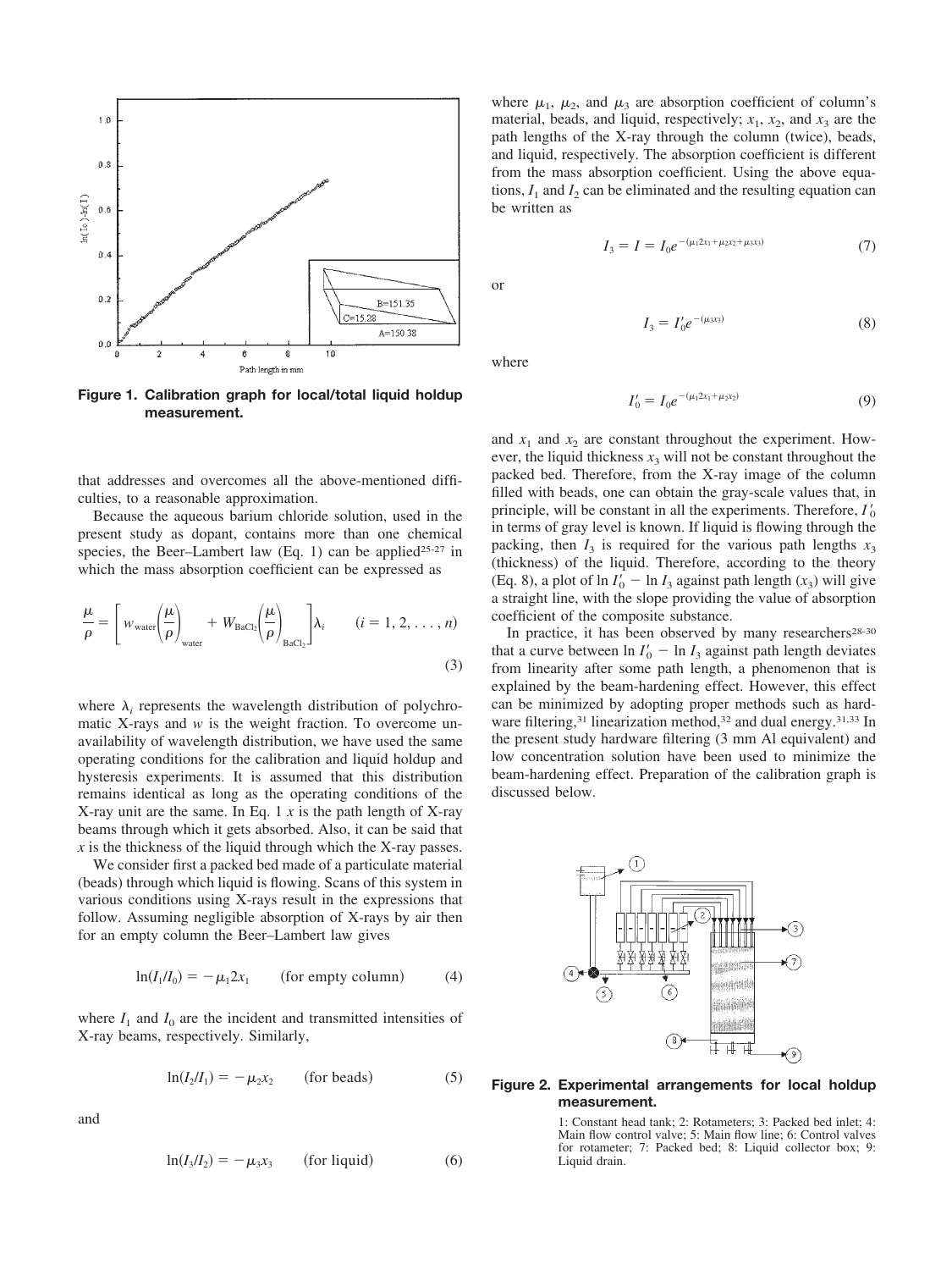

**Figure 3. X-ray absorption imaging system.**

# **Calibration Graph**

The holdup calibration graph relates the amount or volume of liquid trapped in the bed under dynamic and static conditions with the intensity in the X-ray images of a packed bed arising from change in path length.

The calibration is done experimentally using a prism made from Perspex® (trade name in the United Kingdom for polymethyl methacrylate), which permits a different X-ray path length through barium chloride solution to be conveniently and accurately implemented. The arrangement is shown in Figure 1. Because the prism is made of Perspex® , the same material and thickness as the packed bed, the experiment directly calibrates the X-ray intensity and the amount of barium chloride (Figure 1). The parameters, which can change the nature of the calibration curve, are the concentration of barium chloride and the current and voltage at which the X-ray machine is used. Consequently, calibration is done using a barium chloride solution concentration equivalent to that used in the column holdup experiments, and using the same operating current and voltages. A fresh calibration graph was prepared for each of the holdup experiments. More details about the preparation of calibration graph in various other conditions have been described elsewhere.<sup>34</sup>

#### **Experimental Plan**

## *Setup*

A schematic diagram of a 2-D apparatus used in the experiments is shown in Figure 2. The apparatus, made from a Perspex<sup>®</sup> sheet (10-mm-thick), had dimensions of 750  $\times$  $170 \times 60$  mm [height  $\times$  width  $\times$  thickness (depth)]. A stainless steel screen having a 2-mm aperture at the bottom supported the bed materials. Below the stainless screen a liquid collecting box was attached to collect the liquid.

For X-ray visualization, a low-concentration solution of aqueous barium chloride was used. The solution was supplied

from a constant overhead tank to the rotameters as shown in Figure 2. Each rotameter had a maximum flow rate of 0.1 liters per minute (lpm). The rotameters were equally spaced at 24-mm intervals. Liquid was collected in separate drainage boxes at the bottom of the packed bed.

#### *Materials*

Spherical expanded polystyrene beads (diameter:  $3.77 \pm 0.5$ ) mm) were used as the packing material. These particles are not wetted by aqueous barium chloride solution. Expanded polystyrene was chosen as the packing material because it is made of low atomic number elements and has a very low density of about 25 kg/ $m<sup>3</sup>$  and thus absorbs almost no X-rays, thus allowing a good contrast between the liquid and packing material. The liquid was barium chloride in water solution, having a concentration of  $0.096$  g BaCl<sub>2</sub>/mL of water and a solution density of  $1120 \text{ kg/m}^3$ .

#### *X-ray machine and absorption imaging system*

Stenoscop 9000 is a mobile medical X-ray unit equipped with a C-arm, on which an image intensifier and X-ray source are mounted. Stenoscop provides flexible movements of the X-ray source and detector that make it easy to obtain required views. The distance between the X-ray source and the image intensifier is approximately 706 mm and the arc depth is 584 mm and both are constant. The X-ray system enables operation in one of several modes: standard radiography, high-resolution fluoroscopy, pulsed fluoroscopy, and standard fluoroscopy. Up to 50 min of continuous X-ray emission in the fluoroscopy mode allowed collection of the high-quality, distortion-free images. In the fluoroscopy mode, the unit can be used at various combinations of voltage (ranging from 40 to 110 kV) and current (ranging from 0.1 to 6 mA). The unit has dual focus, small (0.5 mm) and large (1.8 mm), fixed anode (model HD281) X-ray tube with mask collimators. It has 3-mm Al equivalent filtering. The unit can be operated either in automatic brightness control (ABC) or manual mode. This unit was used in standard fluoroscopy and manual mode during all the experiments. The Stenoscop has a 22-cm image intensifier, equipped with a Sony charged coupled device (CCD) camera with high signal-to-noise ratio to achieve an excellent quality of images. The image intensifier has a maximum resolution of 58 lp/cm and contrast ratio 21:1. The CCD camera gives  $752 \times$ 582 pixel sensor matrix with 525/625 lines scanning at 50/60 Hz.

The X-ray absorption imaging system is shown schematically in Figure 3. X-rays emitted from the source are made to pass through the test sample by putting the test rig in between the C-arm (that is, between the X-ray source and the image intensifier). The transmitted X-ray intensity is a function of the contents of the test sample integrated over its thickness. The intensity is converted into digital signals through the CCD camera and is recorded onto a video cassette using a videocassette recorder. The movie thus recorded is digitized into snapshots/frames using Dazzle hardware and Movie Star software.

These snapshots, which are the still images of the test sample, can be analyzed to explore the intensity variations occurring in the test sample. The intensity of the snapshots was measured using the IMREAD function of MATLAB software.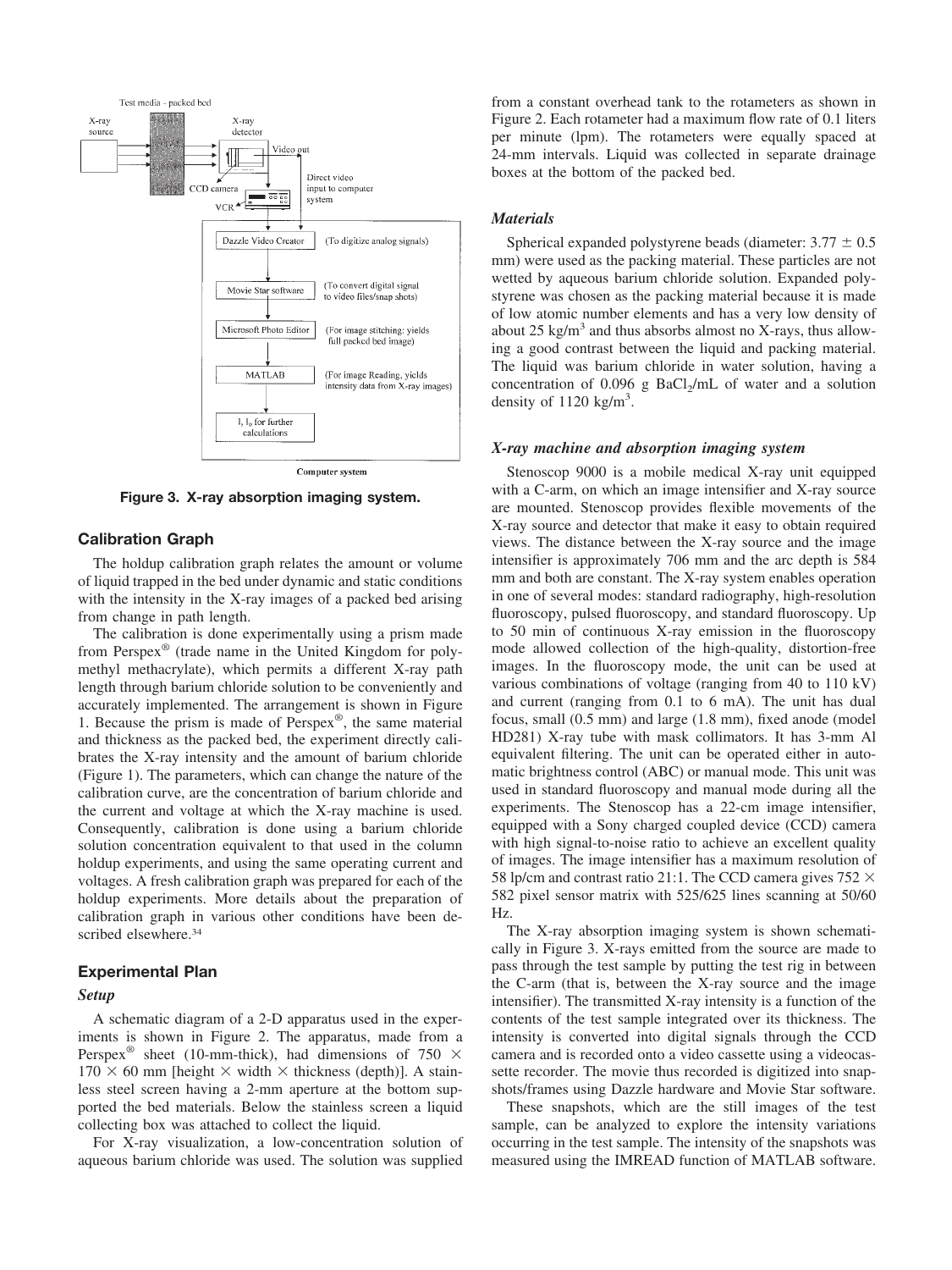To obtain the full image of the bed, ten snapshots [each having the dimensions of  $5 \times 17$  cm (height  $\times$  width)] of the bed were joined together manually. A scale was placed adjacent to the bed when it was being imaged by X-rays during the experiment, which facilitates the joining process of the images accurately and ensures pixel continuity. Fifty frames of each section were averaged.

#### **Experimental Procedure**

# *Liquid holdup*

Figure 2 shows a schematic of the experimental setup. All the experiments were done under dry bed conditions. The dry apparatus was filled up with dry expanded polystyrene beads to a height of 50 cm. Packing was random. The X-ray unit was switched on. The unit was set to standard fluoroscopy and manual modes. Operating conditions of the X-ray unit were set to a voltage of 45 kV and current of 0.5 mA. These parameters were selected because they give a good quality image at a good level of detail. The X-ray unit was left on under these conditions for about 15 min so that it would stabilize. The bed was scanned from top to bottom to get the full X-ray image of the bed. The frames/movie, corresponding to the empty bed  $+$ beads, was thus recorded onto the videocassette. The video recorder and X-ray emission were turned off. A solution of barium chloride in deionized distilled water (concentration  $0.096$  g BaCl<sub>2</sub>/mL) was introduced from the top of the bed through seven rotameters at a desired flow rate. The flow rate was monitored regularly. This condition was maintained for 30 min to reach the steady state. The video recorder and X-ray emission were switched on again. X-ray of the bed was taken again as described above. The video recorder and X-ray emission were switched off. The liquid flow through rotameters at the top of the bed was stopped and, simultaneously, collection of the liquid at the bottom of the bed was started. The collection of liquid was continued for 45 min to ensure that the entire dynamic liquid holdup has drained. The video recorder and X-ray were switched on once again and images of the bed in this condition were recorded as described above. To determine the static holdup by a conventional (drainage) method, the bed was washed thoroughly with a known amount of deionized distilled water and the washed liquid was collected for 45 min. Static holdup can be calculated using the mass balance approach after analyzing the tracer concentration in the washed liquid.<sup>35</sup> At the end of each experiment, the Perspex® column and beads were washed thoroughly and then dried before starting another experiment.

To determine the total liquid holdup using the tracer technique, the same experimental setup was used as for the X-ray experiments. Deionized distilled water was introduced into the bed through all seven rotameters at 0.025 lpm flow rate (that is, total liquid flow rate through the bed was 0.175 lpm). The bed was left in this condition for about 30 min to reach steady state. An aqueous  $BaCl_2$  solution of 0.096 g  $BaCl_2/mL$  of water concentration was used as a tracer. A 0.025 lpm step input of barium chloride solution was introduced into the bed through the center inlet point at time  $t = 0$ . Immediately a stopwatch was started and for various time intervals liquid was collected continuously at the bottom of the packed bed in small beakers while regularly monitoring the solution concentration using a conductivity probe. A conductivity meter (304 type) and a



**Figure 4. X-ray images of bed in various conditions.**

(a) Dry bed; (b) liquid flow; (c) static liquid.

glass dip conductivity cell (supplied by Systronics Ltd., India) were used for this purpose. Liquid was continuously stirred in the beakers for uniformity. The collection of liquid was continued until the concentration became constant. These conductivity values were converted to respective concentration data that can be used to calculate the total liquid holdup.35,36

Tracer response and X-ray experiments were done for three (total) liquid flow rates of 0.175, 0.35, and 0.49 lpm. All the experiments were repeated.

## *Liquid hysteresis*

For liquid hysteresis experiments the same bed, tracer, and packing material were used as in the liquid holdup experiments. The tracer was introduced at the top of the bed through a series of seven rotameters. A flow rate of 0.02 lpm was maintained in all the rotameters. The equipment was left in this position for 15 min to reach the steady state. An X-ray image of the bed with steady tracer flow was captured. After finishing the X-ray scanning of the bed, the liquid flow rate was increased to 0.04 lpm through each rotameter. The above-mentioned procedure was repeated again. Similarly, the X-ray scanning of the bed was done for 0.06 and 0.08 lpm flow rates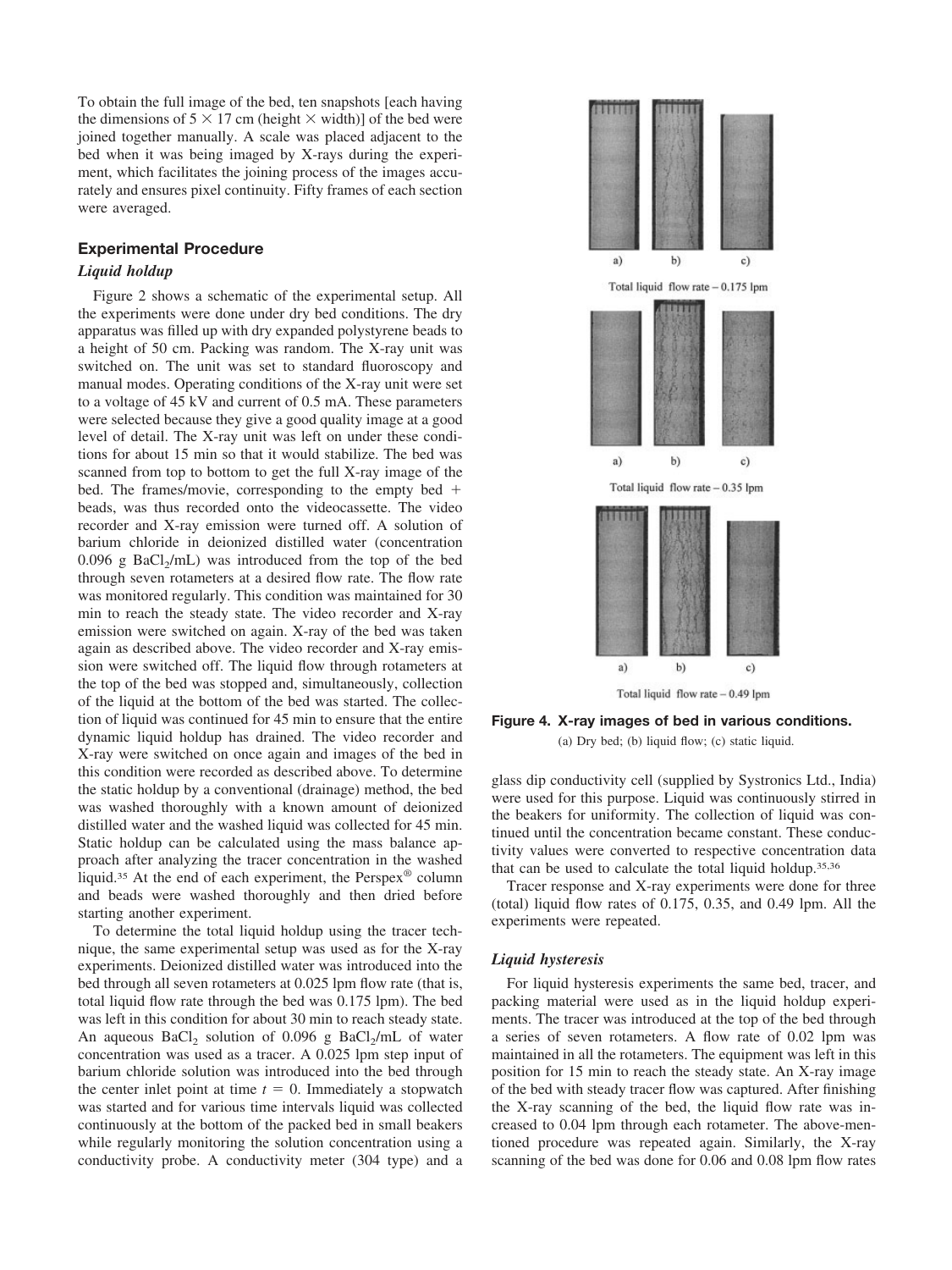

**Figure 5. Spatial local dynamic holdup variation in the packed bed domain at 0.175 lpm.**

in increasing order without disturbing the bed packing. Once the X-ray scanning was over at 0.08 lpm, the flow rate was decreased to 0.06 lpm through each rotameter. The bed was scanned again after reaching the steady state with respect to liquid flow. The same procedure was repeated for other decreasing liquid flow rates (that is, 0.04 and 0.02 lpm).

The analysis of X-ray images obtained from the abovementioned procedure give total liquid holdup only. To obtain static liquid holdup a separate experiment was performed. In this experiment, first the steady state of liquid flow was achieved at 0.02 lpm and an X-ray image was taken for the whole bed. Flow was stopped to determine the dynamic holdup by collecting the liquid at the bottom for 30 min. Again the bed was scanned with X-ray to determine the static holdup. After that flow was returned again to 0.02 lpm and the apparatus remained in this condition for 15 min. Then the flow rate was increased in steps from 0.02 to 0.08 lpm with an increment of 0.02, as was done for the hysteresis experiment, and the measuring procedure repeated. At each step 15 min were given to stabilize the flow in the packed bed. In the same way the liquid flow rate was decreased incrementally to 0.02 lpm. At this flow (0.02 lpm), after maintaining the steady state, an X-ray image of the whole bed was taken. Liquid flow rate was stopped and the dynamic liquid holdup from the bed was collected at the bottom of the bed for 30 min. Again the bed was scanned with X-ray.

#### **Processing of Recorded Image**

For the three conditions described in the experimental procedure above, three images—bed image (apparatus  $+$  beads) (Figure 4a), flow image (apparatus  $+$  beads  $+$  flowing liquid) (Figure 4b), and static image (apparatus  $+$  beads  $+$  static liquid) (Figure 4c)—were obtained. These images have been used to obtain the local static, dynamic, and total (global) estimation of liquid holdups. Figure 4 shows the X-ray images of the packed bed under different experimental conditions. The dark regions in the images 4b and 4c show the presence of aqueous barium chloride tracer. Total holdup was obtained from images 4a and 4b, static holdup from the images 4a and 4c, and the dynamic holdup from the images 4b and 4c. A packed bed image without flow (Figure 4a) was used as the base image to detect liquid holdup from the other images, as discussed in the sections on X-ray absorption theory and calibration. The presence of beads cannot be seen in the image of the empty bed (Figure 4a) because the X-ray absorption through them was negligible. Because the liquid flow rates used during the experiments were very low, the flow rate did not affect the bed structure despite the very low density of the beads.

#### *Local holdup*

From the images illustrated in Figure 4, the packed region of the bed was analyzed as follows. Images were read by MAT-LAB using the IMREAD function, which reads the gray-scale intensity corresponding to the pixels in the images. Thus these images are arrays of the pixels in two dimensions, ranging from  $i = 1$  to *m*, in the *x*-direction and  $j = 1$  to *n* in the *y*-direction for a 2-D Cartesian coordinate system. The intensity arrays may be represented by  $I_B$ ,  $I_F$ , and  $I_S$ , respectively, for the bed, flow, and static images. Equation 8 gives the liquid thickness,  $x_3 = (\ln I_0 - \ln I_3)/M$  (slope of the calibration curve). With the help of the calibration graph (Figure 1), the percentage of local dynamic holdup  $[h_{d}l(i, j)]$  in a pixel can be expressed as

$$
h_{dl}(i, j) = \langle \{ \ln[I_S(i, j)] - \ln[I_F(i, j)] \} / M \rangle \times 1 \text{ pixel} \times 1 \text{ pixel}
$$
  
(*T* × 1 pixel × 1 pixel)  
× 100 (10)

where *T* is the thickness of the packed region of the bed. The numerator in the above equation represents the dynamic holdup volume in a pixel at  $(i, j)$  under the fluid flow conditions and



**Figure 6. Spatial local static holdup variation in the packed bed domain at 0.175 lpm.**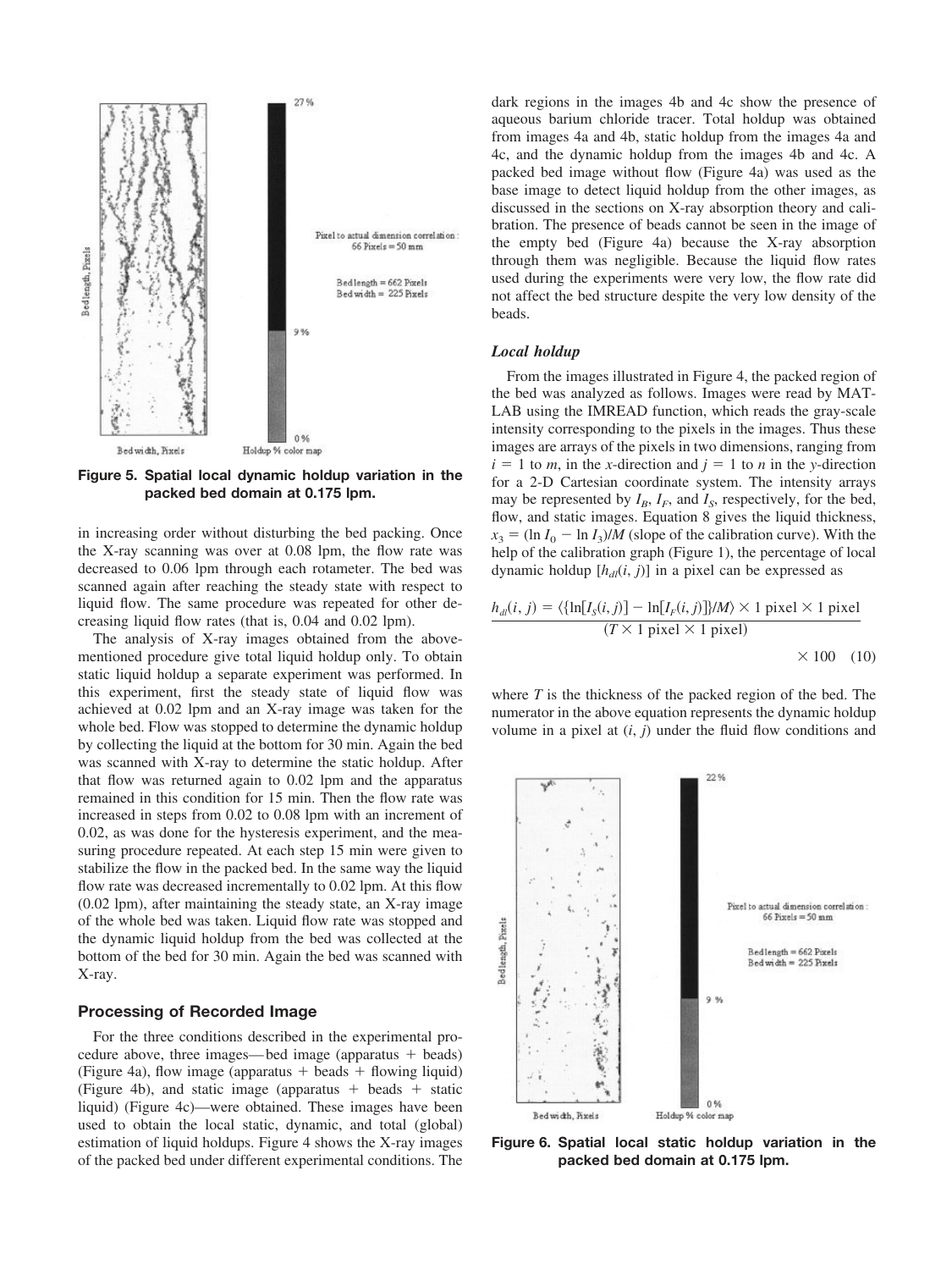

**Figure 7. Local liquid holdup distribution in terms of pixels.**

denominator represents the corresponding total pixel volume. It can be noted that the local values presented are the values averaged over the bed thickness (*T*).

Similarly local static  $(h_{sl})$  and total  $(h_{tl})$  holdups may be formulated as

$$
h_{sl}(i, j) = \frac{\langle \{ \ln[I_B(i, j)] - \ln[I_S(i, j)] \} | M \rangle \times 1 \text{ pixel} \times 1 \text{ pixel}}{(T \times 1 \text{ pixel} \times 1 \text{ pixel})}
$$
  
 
$$
\times 100 \quad (11)
$$

$$
h_{il}(i, j) = \frac{\langle \{ \ln[I_B(i, j)] - \ln[I_F(i, j)] \} | M \rangle \times 1 \text{ pixel} \times 1 \text{ pixel}}{(T \times 1 \text{ pixel} \times 1 \text{ pixel})}
$$
  
× 100 (12)

Values of the total holdup obtained using Eq. 12 and by the addition of Eqs. 10 and 11 were found to be the same.

#### *Global holdups*

*X-ray Method.* The following method is used to evaluate the global holdup by X-ray technique.

Arrays  $I_B$ ,  $I_F$ , and  $I_S$  are obtained in similar way as for the local holdup. Natural logarithms of gray values of each pixel in  $I_B$ ,  $I_F$ , and  $I_S$  images are taken and summed. Thus the global dynamic holdup  $h_d$  can be given as (in percentage)

$$
h_d = \frac{\sum_{i=1}^{i=m} \sum_{j=1}^{j=n} \{\ln[I_S(i,j)] - \ln[I_F(i,j)]\} \times \frac{1 \text{ pixel} \times 1 \text{ pixel}}{M}}{[(m) \times 1 \text{ pixel}] \times [(n) \times 1 \text{ pixel}] \times T} \times 100 \quad (13)
$$

where *m* and *n* are image dimensions in terms of pixels. The numerator of Eq. 13 represents the total dynamic holdup volume in the bed under flowing conditions and the denominator represents the total bed volume.

Similarly, the global static and total holdups can be calculated.

*Drainage Method and Tracer Dynamic Technique.* The drainage method has been used widely in the literature to determine global dynamic and static liquid holdups, whereas the tracer dynamic technique has been used to determine global total liquid holdup. Details of these methods can be found in relevant studies reported in the literature.4,35-37 Both methods have been used in the present study in determining dynamic, static, and total holdups.

# **Results and Discussion**

#### *Liquid holdup*

Figures 5 and 6 show the spatial variation of local dynamic and static liquid holdups at 0.175 lpm liquid flow rate. Quali-

**Table 1. Holdup Data Validation at 0.35 lpm Liquid Flow Rate\***

|            | Holdup by Drainage Method |                |                    | Holdup by X-ray Absorption |           |              |
|------------|---------------------------|----------------|--------------------|----------------------------|-----------|--------------|
| Experiment | Static                    | <b>Dynamic</b> | Total Holdup       | Static                     | Dynamic   | Total Holdup |
|            | .06                       |                | $\overline{a}$ . 1 |                            | 0.94      | 2.11         |
|            | 1.33                      | 19             | ∠.J∠               | 1.32                       | $_{0.81}$ | 2.13         |

\*All holdup values are given in terms of percentage of bed volume.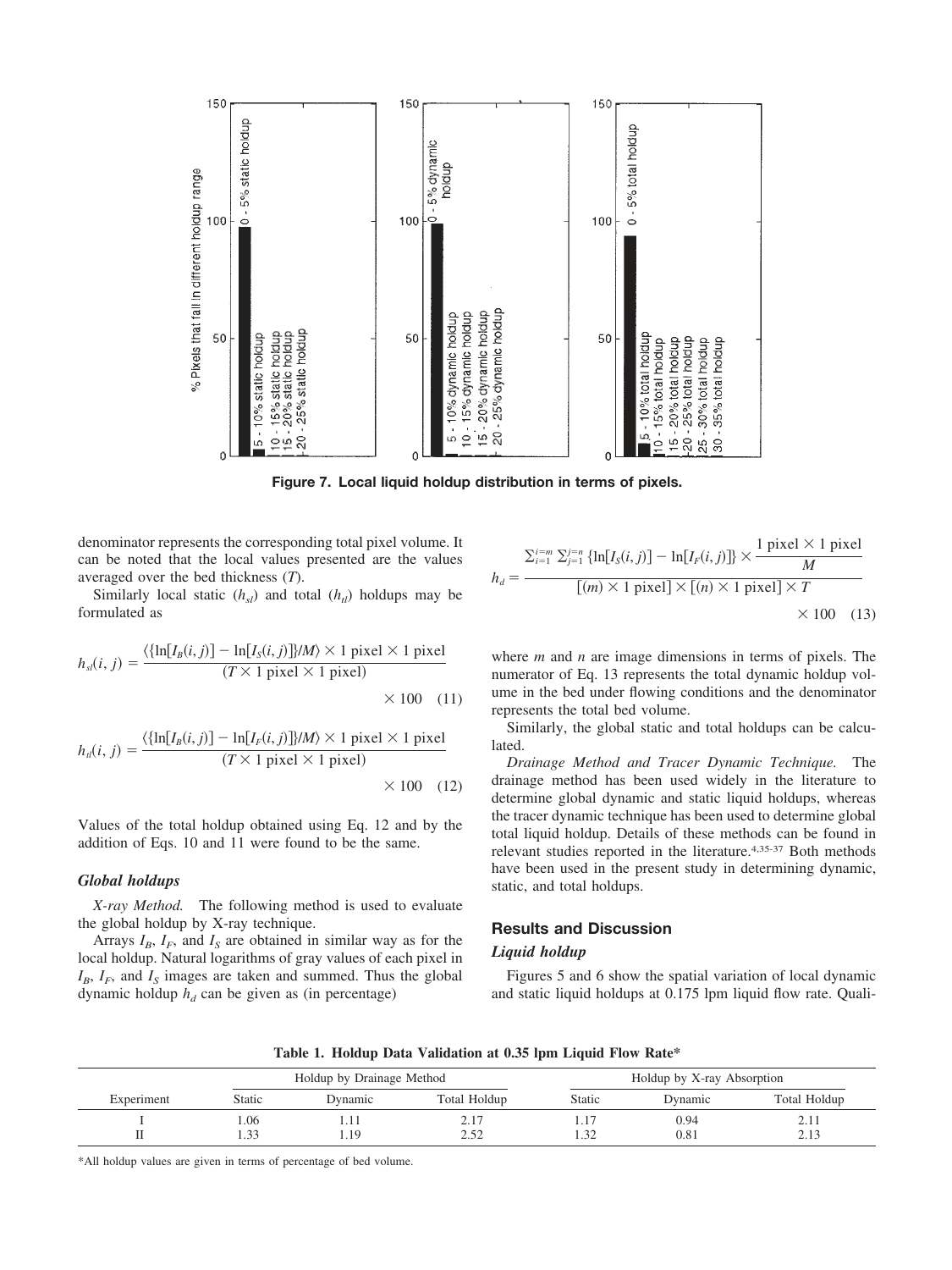**Table 2. Percentage Total Liquid Holdup** *h<sup>t</sup>* **at Different Liquid Flow Rates Using Different Techniques**

|                                        | Percentage Total Liquid Holdup, h, |                    |                    |  |
|----------------------------------------|------------------------------------|--------------------|--------------------|--|
| <b>Total Liquid Flow</b><br>Rate (lpm) | Drainage<br>Technique              | Tracer<br>Response | X-ray<br>Technique |  |
| 0.175                                  | 2.01                               | 2.10               | 1.82               |  |
| 0.35                                   | 2.52                               | 2.95               | 2.13               |  |
| 0.49                                   | 3.99                               | 3.98               | 3.72               |  |

tatively, in terms of intensity, the variation in liquid holdups matches very well with the corresponding X-ray at 0.175 lpm (Figure 4b). Quantitatively, it was found that in some pockets of the packed bed, maximum local static, dynamic, and total holdups were 22.58, 27.27, and 32.02% of the local pixel volume, respectively. The percentage local liquid holdup is given in terms of local pixel volume because the size of pixel, in physical dimensions (0.757  $\times$  0.757  $\times$  thickness of apparatus in mm), is known. Figure 7 shows a bar diagram to provide a picture of the local variation of different types of liquid holdup (with pixels). Figure 7 shows that majority of the pixels have local holdup between 0 and 5%, but some pixels are higher, from 5 to 27%. These high liquid holdups in a packed bed reactor application may contribute significantly toward the heat and mass transfer. This technique clearly demonstrates localized flooding in packed beds.

Similar results were found for the other liquid flow rates (that is, at 0.35 and 0.49 lpm).

# *Validation of technique*

Global liquid holdup results, obtained by the X-ray technique, have been compared with the results obtained by two conventional methods: drainage (dynamic and static holdup) and tracer response (total holdup). Because the conventional techniques can give only global liquid holdups, local liquid holdups cannot be compared. Table 1 shows a comparison of global static, dynamic, and total holdups, obtained by X-ray and drainage techniques at 0.35 lpm liquid flow rate. There is some discrepancy between the replicate experiments, but this may be expected because of stochastic differences in the packing between experiments.

Table 2 shows a comparison between the total liquid holdup obtained by all three methods. The methods give broadly



**Figure 8. Global liquid holdup by X-ray and drainage methods.**

similar results, although there are some systematic discrepancies, which are discussed below.

The conventional methods always give slightly higher values for all types of liquid holdups (Table 1, Table 2, and the bottom two rows of Table 3). This is also apparent in Figure 8, which shows holdups obtained by both the drainage method and X-ray at various liquid flow rates.

The drainage technique involves cutting off the liquid supply to the bed, and a simultaneous start of liquid collection at the bottom of the bed. Even a small time mismatch between these two events may lead to significantly incorrect results. Added tracers present in the outlet tubes, tracer losses arising from dilution (which is done to decrease the concentration limit for analysis by different techniques), and tracer lost during estimation constitute a few of the major drawbacks of the drainage technique. The tracer introduced in the tracer dynamics technique may not have access to all the fluid in the packed bed, which would again lead to wrong holdup estimation. Residence time of the tracer estimated may be more or less the result of stagnation and channeling effects. All these factors may contribute toward inaccuracy in measuring the static and dynamic liquid holdups.3,10 On the other hand, the X-ray

**Table 3. Local Liquid Holdup Data Obtained from the Analysis of Figure 12\***

| Part of the Bed (see<br>Figure 12) | Inc. Dynamic<br>Total Holdup<br>$\left(\text{vol}\ \% \right)$ | Inc. Static<br>Total Holdup<br>$\left(\text{vol}\ \% \right)$ | Dec. Dynamic<br>Total Holdup<br>$\left(\text{vol}\ \% \right)$ | Dec. Static<br>Total Holdup<br>$\left(\text{vol}\ \% \right)$ |
|------------------------------------|----------------------------------------------------------------|---------------------------------------------------------------|----------------------------------------------------------------|---------------------------------------------------------------|
|                                    | 0.80                                                           | 0.71                                                          | 1.31                                                           | 1.13                                                          |
|                                    | 0.73                                                           | 0.64                                                          | 1.37                                                           | 1.19                                                          |
|                                    | 0.59                                                           | 0.55                                                          | 0.99                                                           | 1.24                                                          |
|                                    | 0.57                                                           | 0.62                                                          | 1.03                                                           | 1.39                                                          |
|                                    | 0.39                                                           | 0.38                                                          | 0.95                                                           | 1.11                                                          |
| <sub>(</sub>                       | 0.55                                                           | 0.52                                                          | 0.97                                                           | 1.32                                                          |
|                                    | 0.33                                                           | 0.49                                                          | 1.06                                                           | 1.18                                                          |
| 8                                  | 0.49                                                           | 0.64                                                          | 0.88                                                           | 1.36                                                          |
| Average                            | 0.56                                                           | 0.58                                                          | 1.07                                                           | 1.24                                                          |
| Average                            |                                                                |                                                               |                                                                |                                                               |
| (drainage method)                  | 0.59                                                           |                                                               | 1.18                                                           |                                                               |

\*Inc., increasing; Dec., decreasing.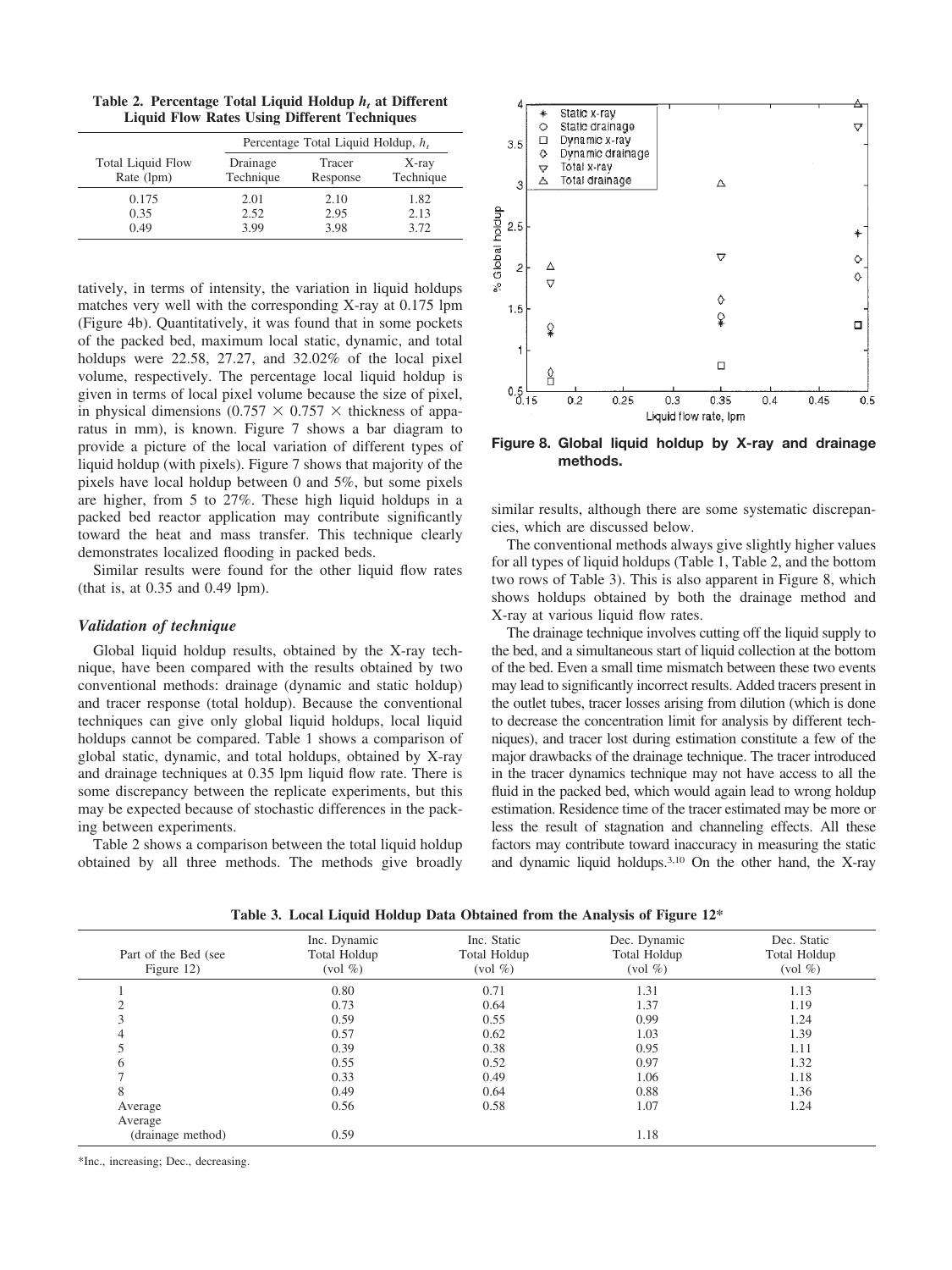

**Figure 9. X-ray images of the bed at different liquid flow rates (Inc, increasing; Dec, decreasing).**

technique may be expected to give more accurate results because most of the conventional techniques errors are not present here. In the X-ray method, in particular, one can consider only that region of the bed that is packed, whereas this is not possible to do in conventional methods. This means conventional methods will always give higher values of liquid holdups than those obtained by the X-ray method.

Clearly the X-ray method is capable of giving all types of liquid holdups in a packed bed quantitatively and more accurately than those obtained by conventional methods if it is carefully done. There are many precautions that require attention during the X-ray experiments. The major errors associated with X-ray technique are described below in brief.

#### *Errors associated with X-ray method*

For the purpose of quantification care is necessary to minimize the errors that may be associated with either the experiments or the X-ray unit.

The position of the object between the detector and X-ray source is an important parameter because it affects the image size and thus the intensity. Similarly, point source emission of X-ray introduces significant errors in the results if the distance between the detector and source is large. This may be reduced by scanning a small area at a time using collimators. It can be eliminated if X-ray beams are parallel. In the present study its maximum contribution is  $\leq 1\%$ .

It is important to have a minimum number of image-processing operations in quantifying the results because these operations invariably introduce errors that can range from negligible to very significant.15,16 Another potential error is introduced through beam hardening that, as discussed earlier, can be reduced in various ways. Maintaining equivalent conditions during calibration and experiment, and keeping to low tracer concentration are necessary to minimize the errors.

## *Liquid hysteresis*

Figure 9 shows the X-ray images of the bed at various increasing liquid flow rates (images 9a to 9d) and decreasing liquid flow rates (images 9e to 9g). The figures show how the flow lines/rivulets develop in both the transverse and longitudinal directions as the liquid flow rate is increased. On a nonwetting packing, liquid flow can occur either in the form of rivulets, film flow, or droplets or in combination of any of these flows, depending on the liquid flow rate. Coalescence and breaking of rivulets/droplets occur while they are meandering down the packing. Near the liquid feeding points, the liquid flows as rivulets/droplets, which are continuously breaking up and reforming. The number of channels increases a slight distance away from the top portion of the bed where the liquid is fed into the bed, then remaining more or less constant as liquid travels down to the bottom of the bed. In some places, particularly near the bottom of the bed, coalescence of rivulets occurs thus reducing their numbers, which leads to an increase in their size (or volume) (see Figure 9a). As the size/volume of rivulets/droplets increases the intensity of that portion of the bed diminishes (that is, it becomes darker). One can clearly see darker regions toward the bottom of the bed in Figure 9a. As such, dynamic holdup has dispersed more (high intensity, less dark) at the top of the bed and it has narrowed down near the bottom of the bed (less intensity, darker regions). There is some spreading and stochastic behavior and the liquid occupies a relatively small fraction of the total void space. On increasing the flow rate, rivulets grow both in size/volume and numbers, given that they can be clearly seen in these images (Figures 9a to 9d). This is contrary to what has been reported earlier.<sup>20</sup> This large spatial nonuniformity in holdup indicates, in mathematical modeling, that liquid flow should be treated as a discrete flow supporting modeling methods using this basis.<sup>1,38</sup> When packing is highly nonwetting, the flow of liquid is dominated by rivulets/droplets rather than film formation.

As the liquid flow rate is increased, rivulets increase in size and begin to split in the top portion of the bed (that is, near the feeding point of liquid). This contributes toward an increase in both static and dynamic holdups. However, as the fluid flow rate is decreased from maximum this spreading is maintained rather than reverting back to a smaller number of channels, consistent with the same flow in increasing case (see images 9a



**Figure 10. Experimental liquid hysteresis.**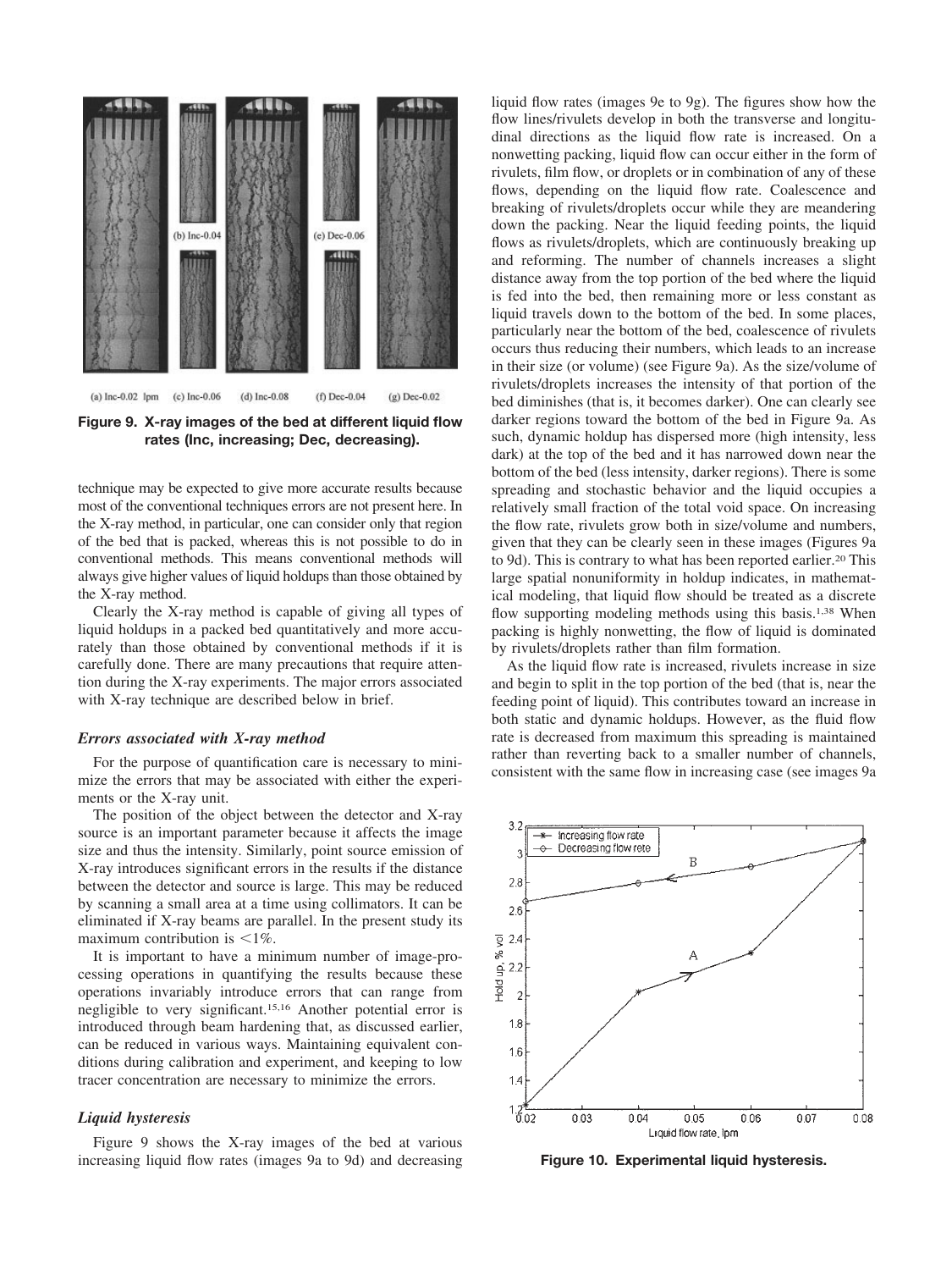

**Figure 11. Local liquid hysteresis loops in various parts of the bed.**

and 9g). As the liquid flow rate continues to decrease, supply of the liquid to rivulets is reduced, causing them to flow like thin film or droplets. In another way rivulets become porous as explained by other researchers.<sup>20</sup> It is evident from these figures that as the flow decreases, rivulets maintain continuity in structure, although the volume of liquid inside them has been reduced. If the flow is further reduced a point is reached when the rivulets break and become discontinuous, there is an insufficient liquid supply to maintain them either in rivulet or film flow form (images 9d to 9g).

In Figure 10 the total liquid holdup is plotted against the liquid flow rate showing the liquid hysteresis curve. Curve A is for increasing flow and curve B is for decreasing flow rate. From this plot it is apparent that the holdup in the decreasing case is always greater than the holdup in the increasing case at a particular liquid flow rate. These results are in accordance with the observation made by Levec et al.,<sup>22</sup> but are contrary to those reported by Christensen et al.<sup>20</sup> The most probable reason is that the microwave technique used by Christensen et al. was not accurate enough to give the correct quantitative results. Reasons for the increase in liquid holdup at a decreasing flow rate are clear from images 9a (0.02 lpm, increasing flow rate) and 9g (0.02 lpm, decreasing liquid flow rate) in Figure 9. The number of rivulets in the decreasing flow rate scenario are higher in both transverse and longitudinal directions. This leads to more dynamic and static liquid holdups resulting from increases in the liquid–solid surface area and contact zones besides the other factors discussed earlier.

To characterize the local hysteresis loops in the various regions of the bed at each liquid flow rate in increasing and decreasing conditions, the bed was divided into eight parts and corresponding hysteresis loops are shown in Figure 11. The bed image in Figure 11 is at 0.08 lpm flow rate. It may be noted that, although the nature of hysteresis holdup pattern is identical for all the regions considered for analysis, the gap between the total holdups in different regions of the bed is not the same. For example, in bed regions 1 and 2 the total holdup is about 1.5 and 1% (for the increasing case), respectively. In the decreasing case it is about 3 and 2.5%, respectively. This can be attributed to the stochastic nature of the bed packing and also to the irregularities in the flow distribution. On a qualitative basis the holdups match very well with their respective images in the bed.

Figure 12 shows the X-ray images of increasing and decreasing liquid flow rates at 0.02 lpm. To analyze the local static and dynamic liquid holdups quantitatively, images were divided into eight parts, as was done in Figure 11. The results obtained are provided in Table 3.



**Figure 12. Liquid hysteresis X-ray images used to determine static and dynamic holdups quantitatively at 0.02 lpm liquid flow rate.** Data are given in Table 3.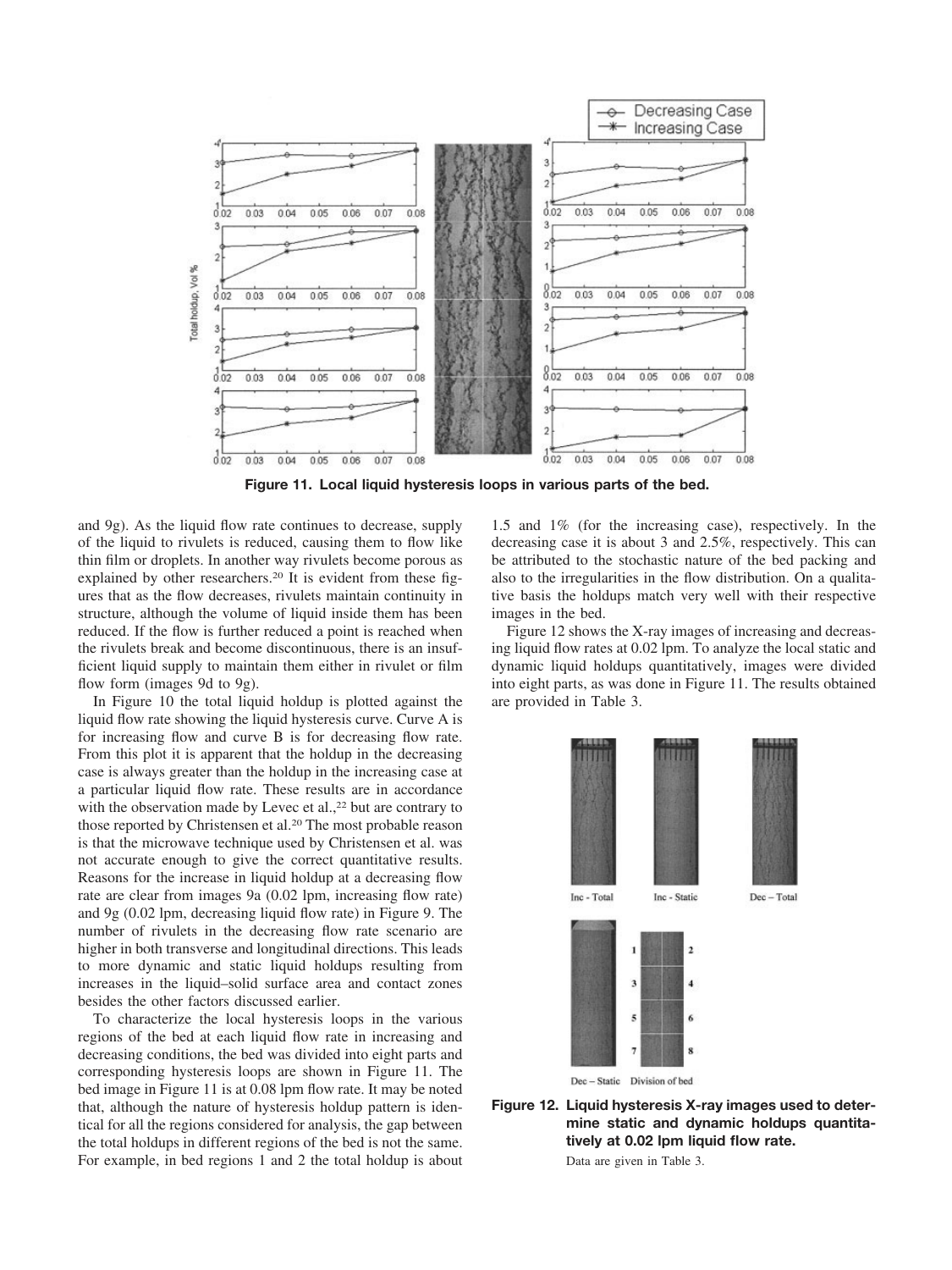Table 3 provides a number of important insights. For example, for increasing flow both the static and dynamic holdups are higher near the top of the bed. Lower down both the holdups are decreased. This is in agreement qualitatively with the X-ray image in Figure 12. This figure shows that most flowlines/ rivulets are observed in the top portion of the bed compared to the lower portion, resulting in an increase in the liquid–solid contact area in the top portion. The liquid spends more time in zone 1 than in zone 7 because of the more tortuous path it follows in zone 1. The result is higher static and dynamic holdups in zone 1 of the bed. An alternate description is that greater dispersion occurs in the top portion of the bed. Table 3 shows that for the decreasing flow both the static and dynamic holdup values have increased, although they are much less prominent than for the increasing flow rate. One of the reasons is that the number of rivulets is maintained in the decreasing flow rate (see Figure 12), which means the time spent by the liquid in each portion of the bed is roughly the same. As flow is reduced the bed retains most of the hydrodynamic and structural properties that were present at higher liquid flow rates. By contrast, for the increasing flow rate, the channel structure of the bed is being evolved. This demonstrates that bed history is very important in determining the liquid holdup, as has also been indicated by other researchers.22,24 Total holdup comes from the sum of both the static and dynamic holdups for both increasing and decreasing liquid flow rates.

#### **Conclusions**

An elegant calibration technique has been presented to quantify the local liquid holdup values in porous media. The technique uses a polychromatic X-ray source and low concentration of tracer to avoid beam hardening. Only one image processing operation is needed to process the images, obtained by X-ray imaging. Comparison of global liquid holdups results achieved using other conventional methods—drainage and tracer response—shows that the X-ray method may give better results.

This visualization/calibration technique has been used to study quantitatively the liquid hysteresis phenomena in a packed bed. It has been shown that as the liquid flow rate increases the formation of rivulets/droplets is increased both in size and numbers. However, when flow is reduced, the number of rivulets and the channels in which they flow are retained. Consequently, bed history plays an important role. Both static and dynamic liquid holdups contribute toward the hysteresis phenomena. The bed hysteresis phenomena have been demonstrated even at the local level within the packed bed and this has important consequences for the correct modeling of such systems.

## **Acknowledgments**

The work was supported financially by the Council of Scientific and Industrial Research (CSIR), India by Grant 22(0361)/02/EMR-II. X-ray equipment was bought under the grant provided by Ministry of Steel. One of the authors (R.B.) thanks Jawaharlal Nehru Centre for Advanced Scientific Research, Bangalore, for providing the Summer Research Fellowship.

# **Literature Cited**

1. Gupta GS, Litster JD, Rudolph VR, White ET, Domanti A. Model studies of liquid flow in the blast furnace lower zone. *ISIJ Int*. 1996; 36:32-39.

- 2. Gupta GS, Litster JD, Rudolph VR, White ET. Nonwetting flow of a liquid through a packed bed with gas cross-flow. *Metall Trans*. 1997; 28B:597-604.
- 3. Schubert CN, Lindner JR, Kelly RM. Experimental methods for static holdup in packed columns. *AIChE J*. 1985;32:1920-1923.
- 4. Inglezakis VJ, Lemonidou M, Grigoropoulou HP. Liquid holdup and flow dispersion in zeolite packed beds. *Chem Eng Sci*. 2001;56:5049- 5057.
- 5. Mao ZS, Xiong TY, Chen J. Theoretical prediction of static liquid holdup in trickle bed reactor and comparison with experiments results. *Chem Eng Sci*. 1993;48:2697-2703.
- 6. Shulman HL, Ullrich CF, Wells N. Performance of packed columns: Part I. Total, static, and operating holdups. *AIChE J*. 1955;1:247-253.
- 7. Charpentier JC, Prost C, Van Swaaij WPM, Le Geoff P. Étude de la rétention de liquide dans une colonne à garnissage arrosé à co-courant et à contre-courant de gaz–liquide. Représentation de sa texture par un modèle à filets et gouttes. *Chim Ind Gén Chim*. 1968;99:803.
- 8. Van Swaaij WPM, Charpentier JC, Villermaux J. Residence time distribution in the liquid phase at trickle flow in packed columns. *Chem Eng Sci*. 1969;24:1083-1095.
- 9. Charpentier JC, Prost C, Le Geoff P. Pressure drop in trickle flow compared to bubble flow for two-phase co-current gas-liquid in packed beds. *Chem Eng Sci*. 1969;24:1777-1794.
- 10. Fuhe Y, Artin A, Nandakumar K, Chuang KT. Liquid holdup distribution in packed columns: Gamma ray tomography and CFD simulations. *Chem Eng Process*. 2002;41:473-483.
- 11. Jasti JK, Foglar HS. Application of neutron radiography to image flow phenomena in porous media. *AIChE J*. 1992;38:481-488.
- 12. Lutran PG, Na KN. Liquid distribution in trickle beds. An experimental study using computer-assisted tomography. *Ind Eng Chem Res*. 1991;30:1270-1280.
- 13. Gupta GS, Litster JD, Rudolph VR, White ET. Flow visualization study in porous media using X-rays. *Steel Res*. 1997;68:434-440.
- 14. Toye D, Marchot P, Crine M, Pelsser AM, L'Homme G. Local measurement of void fraction and liquid holdup in packed columns using X-ray computed tomography. *Chem Eng Process*. 1998;37:511- 520.
- 15. Seymour JD, Callaghan PT. Generalized approach to NMR analysis of flow and dispersion in porous media. *AIChE J*. 1997;43:2096-2111.
- 16. Hwa CS, Beckmann RB. Radiological study of liquid holdup and flow distribution in packed gas-absorption columns. *AIChE J*. 1960;6:359- 364.
- 17. Tidwell VC, Glass RJ. X-ray and visible light transmission for laboratory measurement of two-dimensional saturation fields in thin-slab systems. *Water Resour Res*. 1994;30:2873-2882.
- 18. Tidwell VC, Meigs LC, Tracy CF, Boney CM. Effects of spatially heterogeneous porosity on matrix diffusion as investigated by X-ray absorption imaging. *J Contam Hydrol*. 2000;42:285-302.
- 19. Kan KM, Greenfield PF. Multiple hydrodynamics states in cocurrent two-phase downflow through packed beds. *Ind Eng Chem Proc Des Dev*. 1978;17:482-485.
- 20. Christensen G, McGovern SJ, Sundaresan S. Cocurrent downflow of air and water in a two-dimensional packed column. *AIChE J*. 1986; 32:1677-1689.
- 21. Saez AE, Carbonell RG, Levec J. The hydrodynamics of trickling flow in packed beds: Part I. Conduit models. *AIChE J*. 1986;32:353-368.
- 22. Levec J, Saez AE, Carbonell RG. The hydrodynamics of trickling flow in packed beds: Part II. Experimental observations. *AIChE J*. 1986; 32:369-380.
- 23. Levec J, Grosser K, Carbonell RG. The hysteresis behaviour of pressure drop and liquid holdup in trickle beds. *AIChE J*. 1988;34:1027- 1030.
- 24. Gupta GS, Bhattacharyya S. Liquid holdup in non-wetting packing with lateral gas injection. *ISIJ Int*. 2003;43:1927-1935.
- 25. Aza'roff LV. *Elements of X-ray Crystallography*. New York, NY: McGraw-Hill: 1968
- 26. Cullity BD. *Elements of X-ray Diffraction*. Reading, MA: Addison– Wesley; 1956.
- 27. Clark CJ. *The Encyclopedia of X-rays and Gamma Rays*. New York, NY: Reinhold Publishing; 1963.
- 28. Kleinschmidt C. Analytical considerations of beam hardening in medical accelerator photon spectra. *Med Phys*. 1999;26:1995-1999.
- 29. Ruth C, Joseph PM. A comparison of beam-hardening artifacts in